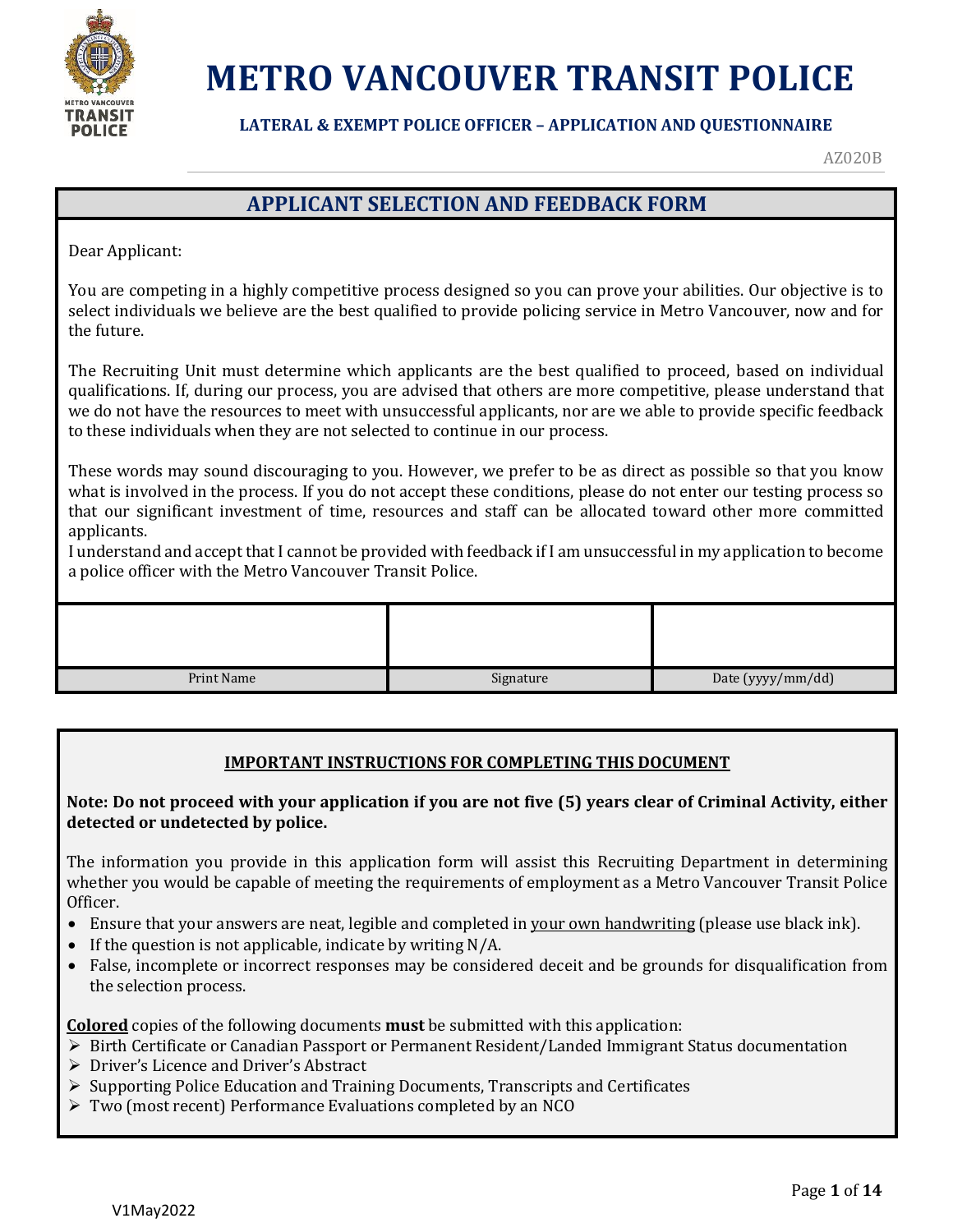

#### **LATERAL & EXEMPT POLICE OFFICER – APPLICATION AND QUESTIONNAIRE**

AZ020B

As a Lateral/Exempt/Contract police applicant to the Metro Vancouver Transit Police (MVTP), South Coast British Columbia Transportation Authority Police Service (SCBCTAPS), you are required to report your **McNEIL Disclosure Conduct Record Status** in this application and to immediately report any changes to your McNEIL Disclosure Conduct Record Status to the Metro Vancouver Transit Police Recruiting Unit throughout the selection process. Your McNEIL Disclosure Conduct Record Status is based on the following five reporting triggers.

- 1. Have you been convicted or found guilty under the Criminal Code of Canada or the Controlled Drugs and Substances Act for which a pardon has not been granted or are you unsure of that fact;
- 2. Are you currently charged with an offence under the Criminal Code of Canada or the Controlled Drugs and Substances Act, or are you unsure of that fact;
- 3. Within the past 5 years have you been convicted or found guilty of an offence pursuant to any other federal or provincial statute, or are you unsure of that fact (Being found guilty of police misconduct under the RCMP Act or another provincial police act to be reported in this section);
- 4. Within the past 5 years, have you been found guilty of misconduct after a Prehearing Conference, Discipline Proceeding or Public Hearing under the BC Police Act, or are you unsure of that fact; or
- 5. Are you currently facing a charge of misconduct under the BC Police Act, for which a Notice of Prehearing Conference, Discipline Proceeding or Public Hearing has been issued, or are you unsure of that fact.

Please mail your completed application package to:

**Recruiting Section Metro Vancouver Transit Police (MVTP)** 300 - 287 Nelson's Court New Westminster, BC **V3L 0E7** 

I hereby certify the answers given by me in this questionnaire are true and complete. I agree and understand that if any answers and material facts are found to be false or omitted, it will cause forfeiture on my part of all rights to employment with the Metro Vancouver Transit Police (MVTP), South Coast British Columbia Transportation Authority Police Service (SCBCTAPS). I understand that any information obtained during the selection process may be available to other police agencies in Canada. I am also aware that as a Metro Vancouver Transit Police (MVTP), South Coast British Columbia Transportation Authority Police Service (SCBCTAPS) applicant, I will be required to complete polygraph.

Name of Applicant Signature of Applicant Date (yyyy/mm/dd)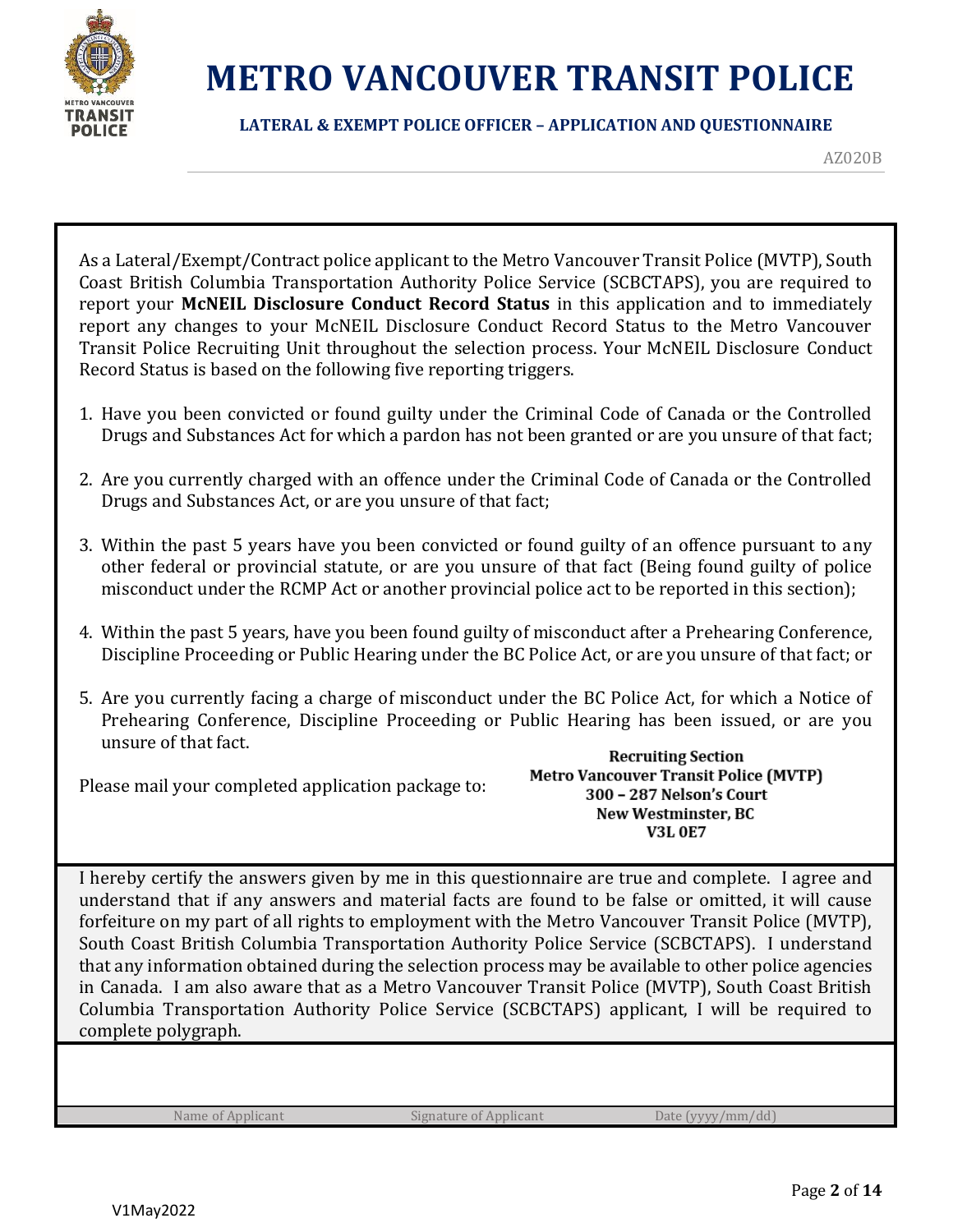

**LATERAL & EXEMPT POLICE OFFICER – APPLICATION AND QUESTIONNAIRE**

AZ020B

### **CONSENT TO COLLECTION, USE & DISCLOSURE OF PERSONAL INFORMATION (AZ190)**

| Pursuant to Sections 27(1)(a)(i), 27(2), 32(b) and 33.1(1)(b) of the Freedom of Information and Protection of Privacy Act, I,                                                                                                                                                                                                                                                                                                                                                                                                                                                                                                                                                                                                                                                                                                                                                                                            |      |                               |                   |  |  |
|--------------------------------------------------------------------------------------------------------------------------------------------------------------------------------------------------------------------------------------------------------------------------------------------------------------------------------------------------------------------------------------------------------------------------------------------------------------------------------------------------------------------------------------------------------------------------------------------------------------------------------------------------------------------------------------------------------------------------------------------------------------------------------------------------------------------------------------------------------------------------------------------------------------------------|------|-------------------------------|-------------------|--|--|
| Name                                                                                                                                                                                                                                                                                                                                                                                                                                                                                                                                                                                                                                                                                                                                                                                                                                                                                                                     |      | (Also formerly known as)      |                   |  |  |
|                                                                                                                                                                                                                                                                                                                                                                                                                                                                                                                                                                                                                                                                                                                                                                                                                                                                                                                          |      |                               |                   |  |  |
| <b>Street Address</b>                                                                                                                                                                                                                                                                                                                                                                                                                                                                                                                                                                                                                                                                                                                                                                                                                                                                                                    | City | Province                      | Postal Code       |  |  |
| DO HEREBY CONSENT to the collection, use and disclosure by the Metro Vancouver Transit Police (MVTP), South Coast<br>British Columbia Transit Authority Police Service (SCBCTAPS), and/or their agent(s) of the following personal information<br>pertaining to me. Furthermore, I authorize any public body, agency or any private organization to disclose any and all<br>personal information that they may have about me to the Metro Vancouver Transit Police (MVTP):                                                                                                                                                                                                                                                                                                                                                                                                                                               |      |                               |                   |  |  |
| Any and all records, files, notes, reports, opinions or other information concerning me, including information of the following<br>types:                                                                                                                                                                                                                                                                                                                                                                                                                                                                                                                                                                                                                                                                                                                                                                                |      |                               |                   |  |  |
| Credit Bureau check - including a review of the applicant's credit rating<br>➤<br>Bankruptcy search<br>➤<br>Court registry search - including a search for any civil litigation, criminal<br>⋗<br>and family matter proceedings at the Supreme Court or Provincial Court<br>Motor vehicle driver abstract and ICBC claims history review<br>➤<br>Verification of education<br>➤<br>Neighborhood enquiries<br>$\blacktriangleright$<br>Previous employment enquiries<br>➤<br>Applicant Interview<br>$\blacktriangleright$<br>All criminal data bases & criminal records checks<br>➤<br>Accredited Canadian Police Agency Professional Standards Unit<br>➤<br>I acknowledge that I have been advised that the said information is being collected, used and disclosed to assess my suitability<br>for employment with the Metro Vancouver Transit Police (MVTP), and that the collection of this information is authorized |      |                               |                   |  |  |
| by section 26(c) of the Freedom of Information and Protection of Privacy Act. I have been further advised that if I have any<br>questions regarding this collection, I can contact the Deputy Chief Officer, Metro Vancouver Transit Police (MVTP), 300-287<br>Nelson's Court, New Westminster, B.C., V3L 0E7; Telephone: 604-515-8300.                                                                                                                                                                                                                                                                                                                                                                                                                                                                                                                                                                                  |      |                               |                   |  |  |
| I understand that any information provided by me during the course of processing my application for employment, or<br>information obtained by the Metro Vancouver Transit Police (MVTP), which reveals criminal activity will not be protected<br>by confidentiality. This information may be subject to a criminal investigation by the MVTP or any law enforcement agency<br>and could result in arrest or criminal charges.                                                                                                                                                                                                                                                                                                                                                                                                                                                                                           |      |                               |                   |  |  |
| This consent is freely given and, furthermore, I acknowledge that a photocopy of this signed release is to be<br>considered as valid as the original even if it does not contain an original of my signature.                                                                                                                                                                                                                                                                                                                                                                                                                                                                                                                                                                                                                                                                                                            |      |                               |                   |  |  |
|                                                                                                                                                                                                                                                                                                                                                                                                                                                                                                                                                                                                                                                                                                                                                                                                                                                                                                                          |      |                               |                   |  |  |
| Name of Applicant                                                                                                                                                                                                                                                                                                                                                                                                                                                                                                                                                                                                                                                                                                                                                                                                                                                                                                        |      | <b>Signature of Applicant</b> | Date (yyyy/mm/dd) |  |  |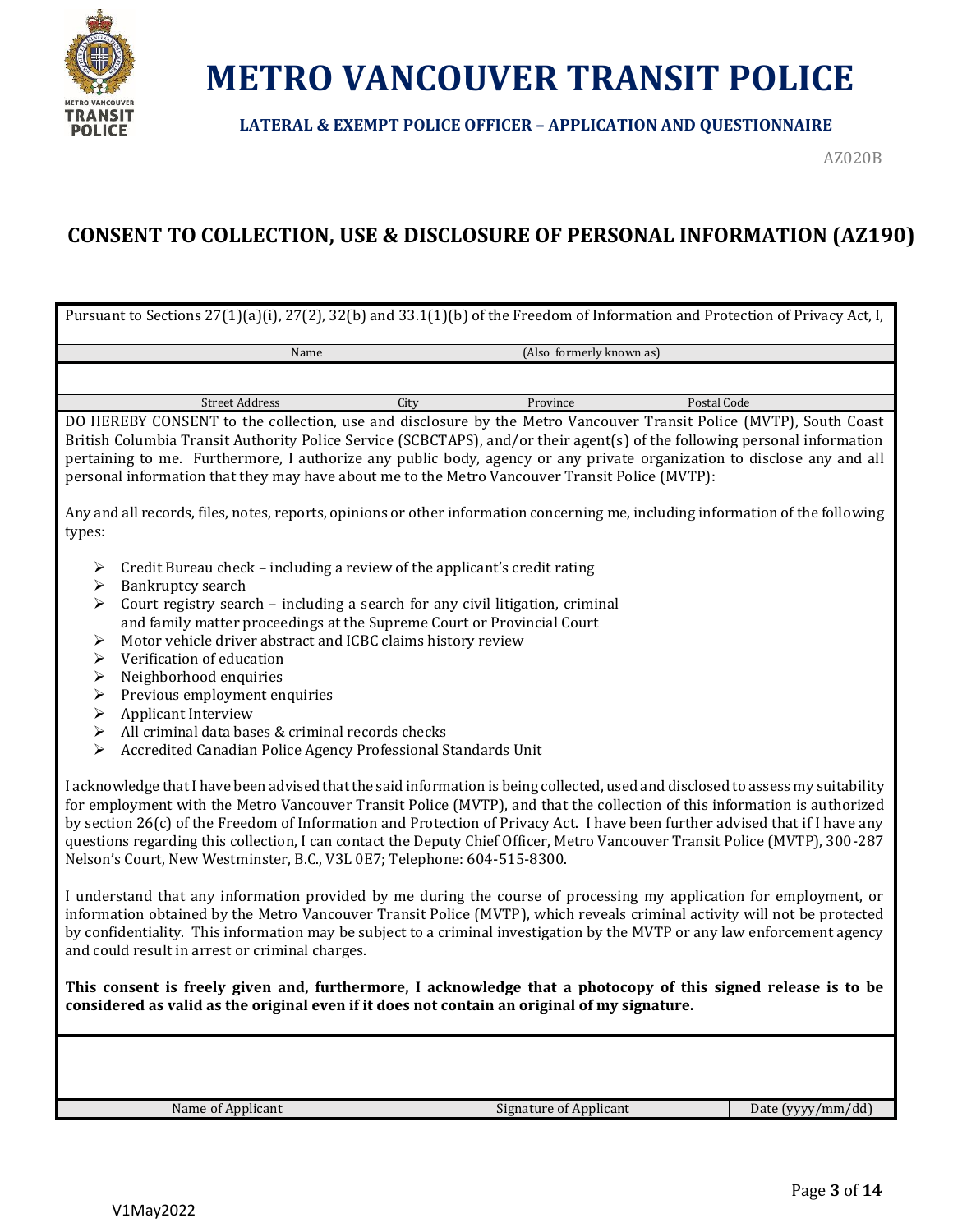

#### **LATERAL & EXEMPT POLICE OFFICER – APPLICATION AND QUESTIONNAIRE**

| Important: Carefully review and follow application instructions.                        |                                                                                                   |                                 |                  |                                            |              |
|-----------------------------------------------------------------------------------------|---------------------------------------------------------------------------------------------------|---------------------------------|------------------|--------------------------------------------|--------------|
| <b>Personal Information</b>                                                             |                                                                                                   |                                 |                  |                                            |              |
|                                                                                         |                                                                                                   |                                 |                  |                                            |              |
|                                                                                         | Given 1                                                                                           |                                 |                  | Given 2                                    |              |
| Surname<br>Nickname:                                                                    | I am fully vaccinated for Covid-19 (check box to confirm)                                         |                                 |                  |                                            | Yes $\Box$   |
|                                                                                         |                                                                                                   |                                 |                  |                                            |              |
|                                                                                         |                                                                                                   |                                 |                  |                                            |              |
|                                                                                         |                                                                                                   |                                 |                  |                                            |              |
| Date of Birth (yyyy/mm/date)                                                            |                                                                                                   | Place of Birth                  |                  | <b>Additional Languages</b>                |              |
|                                                                                         |                                                                                                   |                                 |                  |                                            |              |
| Cell Phone                                                                              |                                                                                                   | Home Phone                      |                  | Email address                              |              |
|                                                                                         |                                                                                                   |                                 |                  |                                            |              |
| <b>Street Address</b>                                                                   | City                                                                                              | Province                        |                  | Postal Code                                |              |
| Height:                                                                                 |                                                                                                   |                                 | Weight:          |                                            |              |
| ft<br>in<br>Hair Color:                                                                 | cms                                                                                               |                                 |                  | lbs                                        | kgs          |
|                                                                                         | Eye Color:                                                                                        |                                 | Handed:          | left $\Box$                                | right [      |
| RCMP Regimental #                                                                       | Municipal Police PIN #<br>SIN#                                                                    |                                 |                  |                                            |              |
| Marital Status: Single $\Box$                                                           | Married $\Box$                                                                                    |                                 |                  | In a Commited Relationship or Common-Law □ |              |
| If hired by this Police Department, would you choose                                    |                                                                                                   | Swear $\Box$                    | or Affirm $\Box$ | your oath?                                 |              |
| Please supply the name of your next of kin.                                             |                                                                                                   |                                 |                  |                                            |              |
| Name:                                                                                   |                                                                                                   | Phone Number(s):                |                  |                                            |              |
| Sex indicated on B.C. Health Services Card or Driver's License:                         |                                                                                                   | $X\square$                      | Male $\Box$      | Female $\Box$                              |              |
| Preferred pronouns:<br>She/Her $\Box$                                                   | $He/H$ im $\Box$                                                                                  | They/Them $\Box$                | Other:           |                                            |              |
| Gender Identitiy (check all that apply):                                                |                                                                                                   |                                 |                  |                                            |              |
| Transgender $\Box$ Non Binary $\Box$ Two Spirit $\Box$<br>Cisgender* $\Box$             |                                                                                                   | Woman $\Box$                    | Man              |                                            | Don't know [ |
| Other:                                                                                  | *Cisgender: a person whose gender identity is the same as the gender they were assigned at birth. |                                 |                  |                                            |              |
| Indigenous Heritage (check all that apply):                                             |                                                                                                   |                                 |                  |                                            |              |
| Status L<br>Indigenous<br>Non-Status                                                    | Metis $\Box$                                                                                      | Nation (information voluntary): |                  |                                            |              |
| In chronological order, list the residences where you have lived in the past ten years. |                                                                                                   |                                 |                  |                                            |              |
|                                                                                         |                                                                                                   |                                 |                  |                                            |              |
| Address                                                                                 | City/Province/State                                                                               | Country                         |                  | Dates from/to (yyyy/mm/dd)                 |              |
|                                                                                         |                                                                                                   |                                 |                  |                                            |              |
| Address                                                                                 | City/Province/State                                                                               | Country                         |                  | Dates from/to (yyyy/mm/dd)                 |              |
|                                                                                         |                                                                                                   |                                 |                  |                                            |              |
| Address                                                                                 | City/Province/State                                                                               | Country                         |                  | Dates from/to (yyyy/mm/dd)                 |              |
|                                                                                         |                                                                                                   |                                 |                  |                                            |              |
| Address                                                                                 | City/Province/State                                                                               | Country                         |                  | Dates from/to (yyyy/mm/dd)                 |              |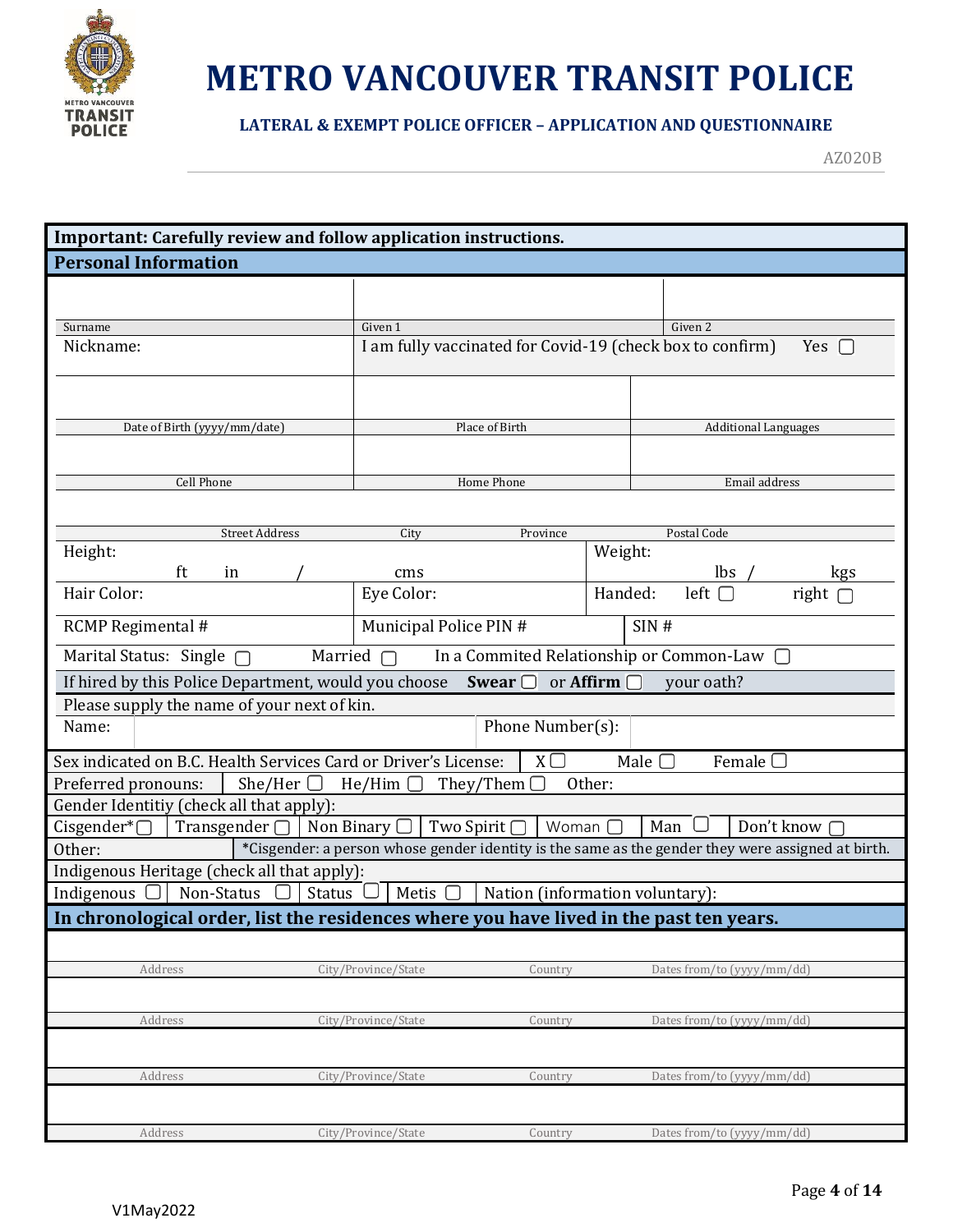

**LATERAL & EXEMPT POLICE OFFICER – APPLICATION AND QUESTIONNAIRE**

| <b>Spouse/Partner Information</b>                                  |                                  |                  |              |
|--------------------------------------------------------------------|----------------------------------|------------------|--------------|
| Partner/Spouse's Name: (In full - Birth name if applicable)        |                                  |                  |              |
| Surname (and maiden name if applicable)                            | Given 1                          | Given 2          |              |
| Partner/Spouse's Date of Birth:                                    | Partner/Spouse's Place of Birth: |                  |              |
| (yyyy/mm/dd)                                                       | City                             | Country          |              |
| Address:                                                           |                                  |                  |              |
| Address<br>City<br>Partner/Spouse Contact Information:             | Province                         | Postal Code      |              |
| Cellular Telephone                                                 |                                  | Email Address    |              |
| Partner/Spouse Employment Information:                             |                                  |                  |              |
| Occupation                                                         |                                  | Name of Employer |              |
| Provide the names and addresses of your former partners/spouses.   |                                  |                  |              |
| (1)                                                                |                                  |                  |              |
| Surname (and/or maiden name)                                       | Given 1                          | Given 2          |              |
|                                                                    |                                  |                  |              |
| Date of birth (yyyy/mm/dd)                                         |                                  | Telephone Number |              |
| (2)                                                                |                                  |                  |              |
| Surname (and/or maiden name)                                       | Given 1                          | Given 2          |              |
| Date of birth (yyyy/mm/dd)                                         |                                  | Telephone Number |              |
|                                                                    |                                  |                  |              |
| Your Children (include married name, change of names, etc.)<br>(1) |                                  |                  |              |
| Child Surname (maiden name if applicable)                          | Given 1                          | Given 2          | Relationship |
|                                                                    |                                  |                  |              |
| Date of birth (yyyy/mm/dd)                                         | Place of birth                   |                  | Telephone    |
|                                                                    |                                  |                  |              |
| Address<br>City                                                    | Province/State                   | Country          |              |
|                                                                    |                                  |                  |              |
| Occupation                                                         |                                  | Name of Employer |              |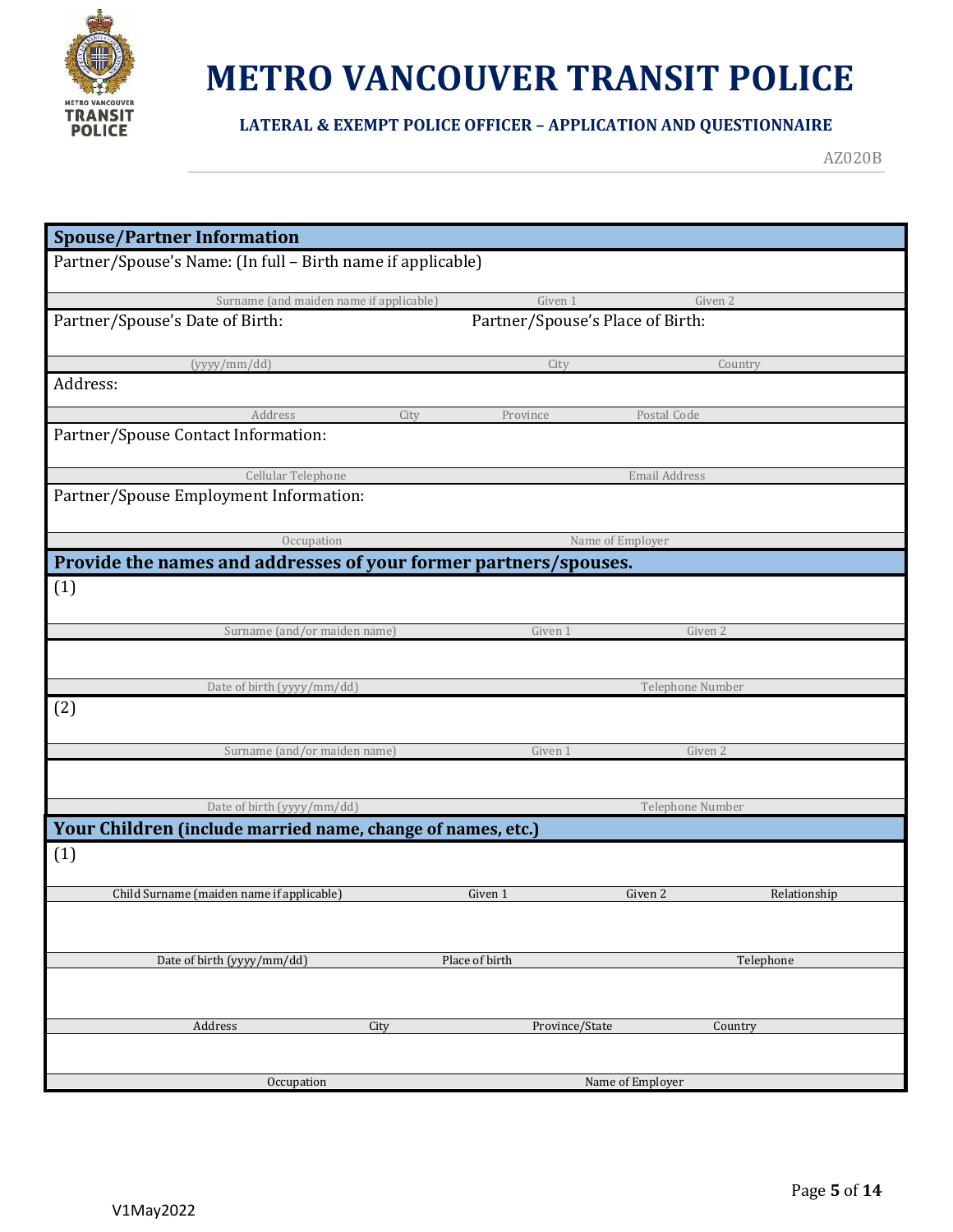

#### **LATERAL & EXEMPT POLICE OFFICER – APPLICATION AND QUESTIONNAIRE**

| Your Children (include married name, change of names, etc.) |                |                  |              |
|-------------------------------------------------------------|----------------|------------------|--------------|
|                                                             |                |                  |              |
| (2)                                                         |                |                  |              |
| Child Surname (maiden name if applicable)                   | Given 1        | Given 2          | Relationship |
|                                                             |                |                  |              |
|                                                             |                |                  |              |
| Date of birth (yyyy/mm/dd)                                  | Place of birth |                  | Telephone    |
|                                                             |                |                  |              |
| Address                                                     | City           | Province/State   | Country      |
|                                                             |                |                  |              |
|                                                             |                |                  |              |
| Occupation                                                  |                | Name of Employer |              |
| (3)                                                         |                |                  |              |
| Child Surname (maiden name if applicable)                   | Given 1        | Given 2          | Relationship |
|                                                             |                |                  |              |
| Date of birth (yyyy/mm/dd)                                  | Place of birth |                  | Telephone    |
|                                                             |                |                  |              |
|                                                             |                |                  |              |
| Address                                                     | City           | Province/State   | Country      |
|                                                             |                |                  |              |
| Occupation                                                  |                | Name of Employer |              |
| (4)                                                         |                |                  |              |
|                                                             |                |                  |              |
| Child Surname (maiden name if applicable)                   | Given 1        | Given 2          | Relationship |
|                                                             |                |                  |              |
| Date of birth (yyyy/mm/dd)                                  | Place of birth |                  | Telephone    |
|                                                             |                |                  |              |
|                                                             |                |                  |              |
| Address                                                     | City           | Province/State   | Country      |
|                                                             |                |                  |              |
| Occupation                                                  |                | Name of Employer |              |
| Parents (include natural, adoptive and step)                |                |                  |              |
| (1)                                                         |                |                  |              |
|                                                             |                |                  |              |
| Parent's surname                                            | Given 1        | Given 2          | Relationship |
|                                                             |                |                  |              |
|                                                             |                |                  |              |
| Date of birth (yyyy/mm/dd)                                  | Place of birth |                  | Telephone    |
|                                                             |                |                  |              |
| Address                                                     | City           | Province/State   | Country      |
|                                                             |                |                  |              |
|                                                             |                |                  |              |
| Occupation                                                  |                | Name of Employer |              |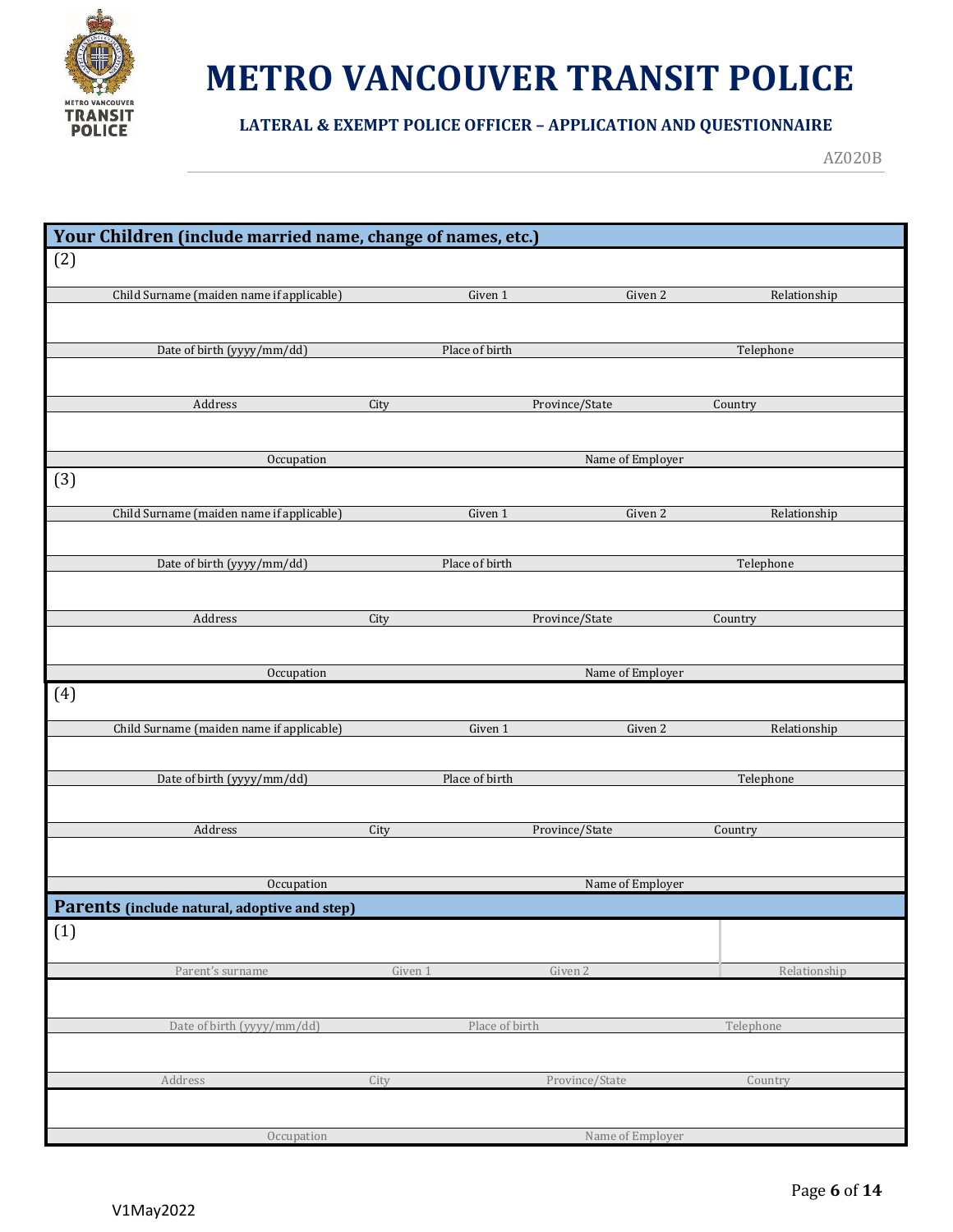

#### **LATERAL & EXEMPT POLICE OFFICER – APPLICATION AND QUESTIONNAIRE**

|     | Parents (include natural, adoptive and step)                                  |         |                  |              |
|-----|-------------------------------------------------------------------------------|---------|------------------|--------------|
| (2) |                                                                               |         |                  |              |
|     | Parent's surname                                                              | Given 1 | Given 2          | Relationship |
|     |                                                                               |         |                  |              |
|     | Date of birth (yyyy/mm/dd)                                                    |         | Place of birth   | Telephone    |
|     |                                                                               |         |                  |              |
|     | Address                                                                       | City    | Province/State   | Country      |
|     |                                                                               |         |                  |              |
|     | Occupation                                                                    |         | Name of Employer |              |
| (3) |                                                                               |         |                  |              |
|     | Parent's surname                                                              | Given 1 | Given 2          | Relationship |
|     |                                                                               |         |                  |              |
|     | Date of birth (yyyy/mm/dd)                                                    |         | Place of birth   | Telephone    |
|     |                                                                               |         |                  |              |
|     | Address                                                                       | City    | Province/State   | Country      |
|     |                                                                               |         |                  |              |
|     | Occupation                                                                    |         | Name of Employer |              |
| (4) |                                                                               |         |                  |              |
|     | Parent's surname                                                              | Given 1 | Given 2          | Relationship |
|     |                                                                               |         |                  |              |
|     | Date of birth (yyyy/mm/dd)                                                    |         | Place of birth   | Telephone    |
|     |                                                                               |         |                  |              |
|     | Address                                                                       | City    | Province/State   | Country      |
|     |                                                                               |         |                  |              |
|     | Occupation                                                                    |         | Name of Employer |              |
|     | Siblings, Half or Step Siblings (include married name, change of names, etc.) |         |                  |              |
| (1) |                                                                               |         |                  |              |
|     | Surname                                                                       | Given 1 | Given 2          | Relationship |
|     |                                                                               |         |                  |              |
|     | Date of birth (yyyy/mm/dd)                                                    |         | Place of birth   | Telephone    |
|     |                                                                               |         |                  |              |
|     | Address                                                                       | City    | Province/State   | Country      |
|     |                                                                               |         |                  |              |
|     | Occupation                                                                    |         | Name of Employer |              |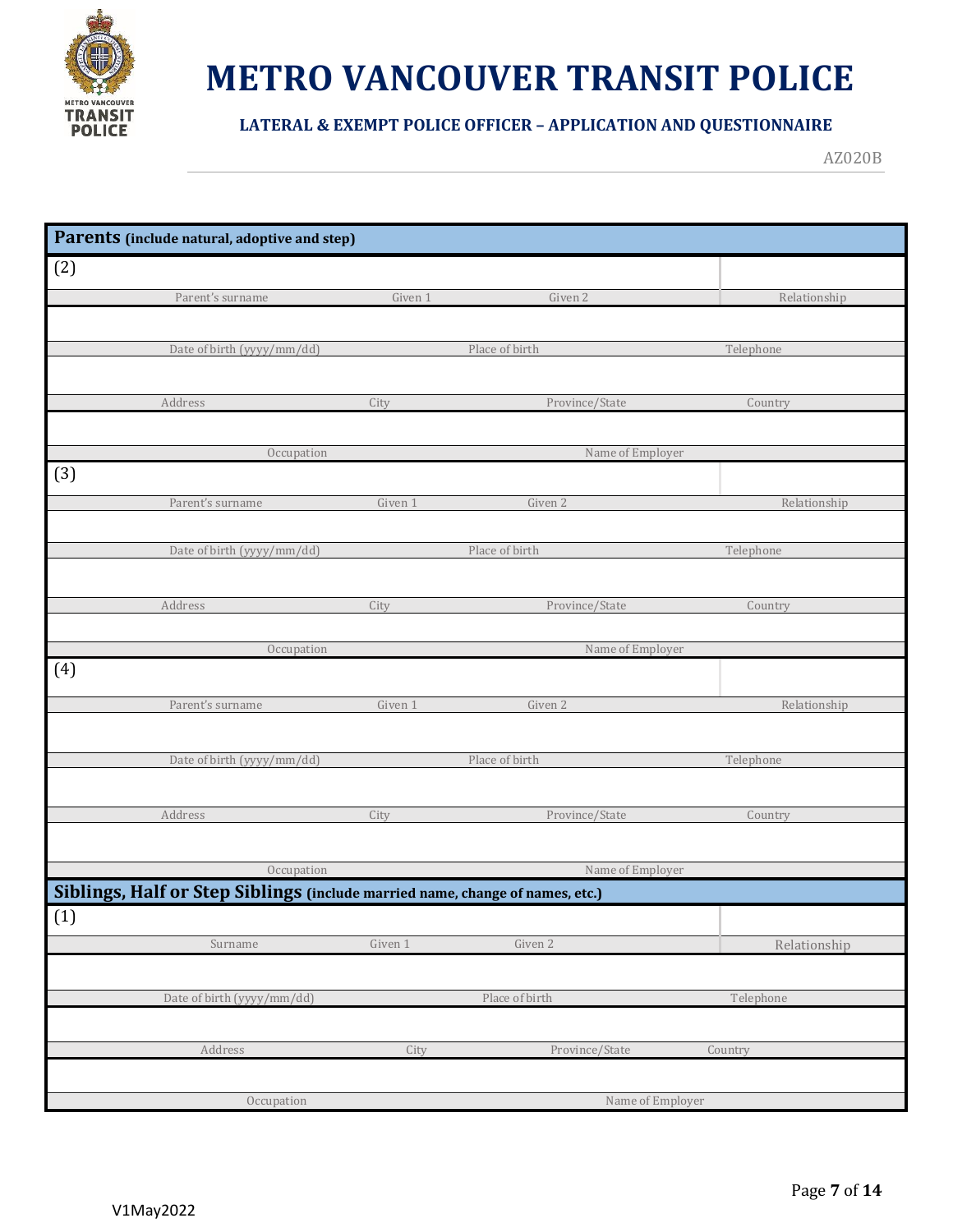

#### **LATERAL & EXEMPT POLICE OFFICER – APPLICATION AND QUESTIONNAIRE**

|     | Siblings, Half or Step Siblings (include married name, change of names, etc.) |         |                  |              |
|-----|-------------------------------------------------------------------------------|---------|------------------|--------------|
| (2) |                                                                               |         |                  |              |
|     | Surname                                                                       | Given 1 | Given 2          | Relationship |
|     |                                                                               |         |                  |              |
|     | Date of birth (yyyy/mm/dd)                                                    |         | Place of birth   | Telephone    |
|     |                                                                               |         |                  |              |
|     | Address                                                                       | City    | Province/State   | Country      |
|     |                                                                               |         |                  |              |
|     | Occupation                                                                    |         | Name of Employer |              |
| (3) |                                                                               |         |                  |              |
|     | Surname                                                                       | Given 1 | Given 2          | Relationship |
|     |                                                                               |         |                  |              |
|     | Date of birth (yyyy/mm/dd)                                                    |         | Place of birth   | Telephone    |
|     |                                                                               |         |                  |              |
|     | Address                                                                       | City    | Province/State   | Country      |
|     |                                                                               |         |                  |              |
|     | Occupation                                                                    |         | Name of Employer |              |
| (4) |                                                                               |         |                  |              |
|     | Surname                                                                       | Given 1 | Given 2          | Relationship |
|     |                                                                               |         |                  |              |
|     | Date of birth (yyyy/mm/dd)                                                    |         | Place of birth   | Telephone    |
|     |                                                                               |         |                  |              |
|     | Address                                                                       | City    | Province/State   | Country      |
|     |                                                                               |         |                  |              |
|     | Occupation                                                                    |         | Name of Employer |              |
|     | All In-Laws (include married name, change of names, etc.)                     |         |                  |              |
| (1) |                                                                               |         |                  |              |
|     | Parent-in-law Surname                                                         | Given 1 | Given 2          | Relationship |
|     |                                                                               |         |                  |              |
|     | Date of birth (yyyy/mm/dd)                                                    |         | Place of birth   | Telephone    |
|     |                                                                               |         |                  |              |
|     | Address                                                                       | City    | Province/State   | Country      |
|     |                                                                               |         |                  |              |
|     | Occupation                                                                    |         | Name of Employer |              |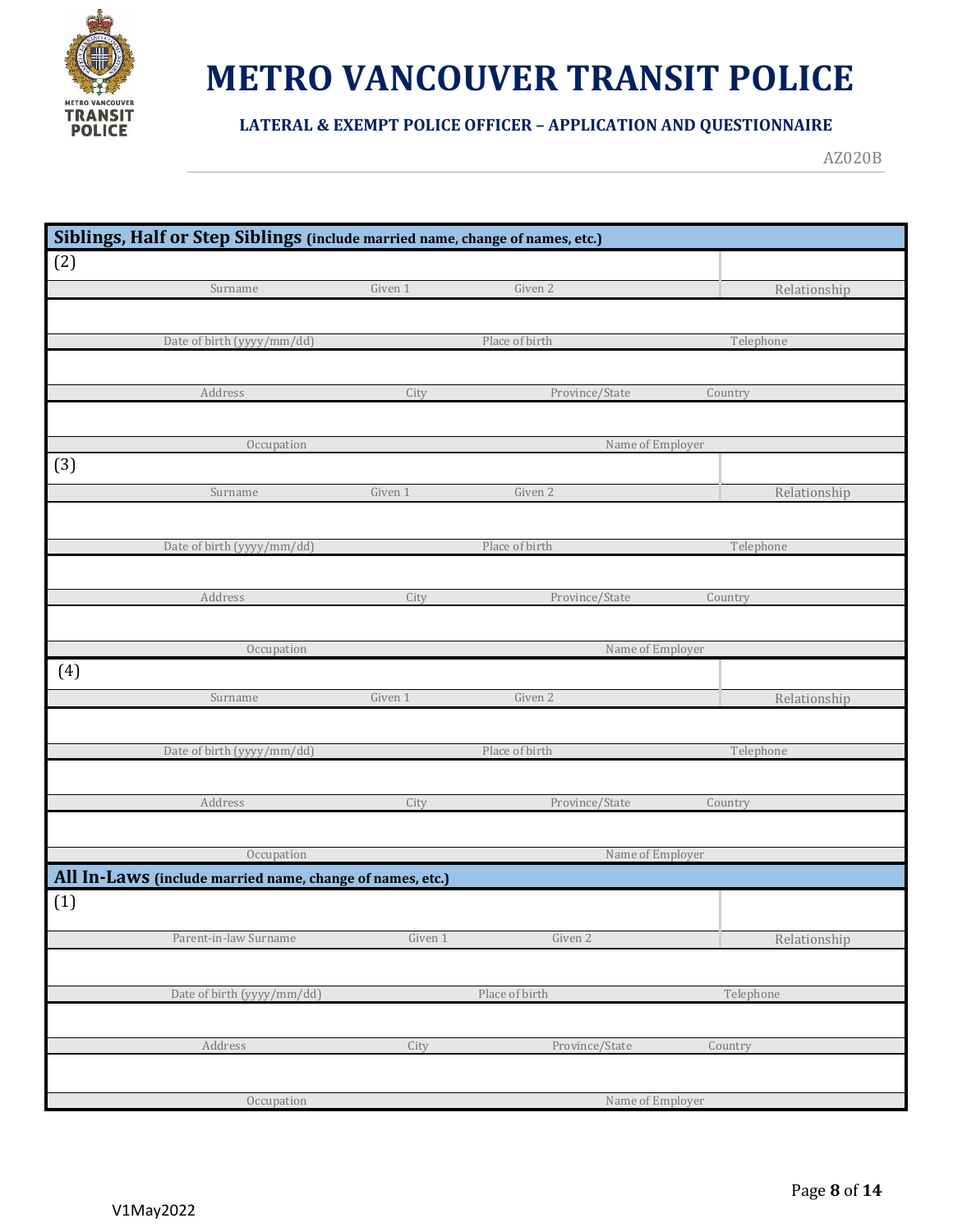

#### **LATERAL & EXEMPT POLICE OFFICER – APPLICATION AND QUESTIONNAIRE**

|     | All In-Laws (include married name, change of names, etc.) |         |                  |                                                                                                                 |
|-----|-----------------------------------------------------------|---------|------------------|-----------------------------------------------------------------------------------------------------------------|
| (2) |                                                           |         |                  |                                                                                                                 |
|     |                                                           |         |                  |                                                                                                                 |
|     | Parent-in-law Surname                                     | Given 1 | Given 2          | Relationship                                                                                                    |
|     |                                                           |         |                  |                                                                                                                 |
|     | Date of birth (yyyy/mm/dd)                                |         | Place of birth   | Telephone                                                                                                       |
|     |                                                           |         |                  |                                                                                                                 |
|     | Address                                                   | City    | Province/State   | Country                                                                                                         |
|     |                                                           |         |                  |                                                                                                                 |
|     |                                                           |         |                  |                                                                                                                 |
|     | Occupation                                                |         | Name of Employer |                                                                                                                 |
| (3) |                                                           |         |                  |                                                                                                                 |
|     | Surname                                                   | Given 1 | Given 2          | Relationship                                                                                                    |
|     |                                                           |         |                  |                                                                                                                 |
|     | Date of birth (yyyy/mm/dd)                                |         | Place of birth   | Telephone                                                                                                       |
|     |                                                           |         |                  |                                                                                                                 |
|     | Address                                                   | City    | Province/State   | Country                                                                                                         |
|     |                                                           |         |                  |                                                                                                                 |
|     |                                                           |         |                  |                                                                                                                 |
|     | Occupation                                                |         | Name of Employer |                                                                                                                 |
| (4) |                                                           |         |                  |                                                                                                                 |
|     | Surname                                                   | Given 1 | Given 2          | Relationship                                                                                                    |
|     |                                                           |         |                  |                                                                                                                 |
|     | Date of birth (yyyy/mm/dd)                                |         | Place of birth   | Telephone                                                                                                       |
|     |                                                           |         |                  |                                                                                                                 |
|     | Address                                                   | City    | Province/State   | Country                                                                                                         |
|     |                                                           |         |                  |                                                                                                                 |
|     |                                                           |         |                  |                                                                                                                 |
|     | Occupation                                                |         | Name of Employer |                                                                                                                 |
| (5) |                                                           |         |                  |                                                                                                                 |
|     | Surname                                                   | Given 1 | Given 2          | Relationship                                                                                                    |
|     |                                                           |         |                  |                                                                                                                 |
|     |                                                           |         |                  |                                                                                                                 |
|     | Date of birth (yyyy/mm/dd)                                |         | Place of birth   | Telephone                                                                                                       |
|     |                                                           |         |                  |                                                                                                                 |
|     | Address                                                   | City    | Province/State   | Country                                                                                                         |
|     |                                                           |         |                  |                                                                                                                 |
|     |                                                           |         |                  |                                                                                                                 |
|     | Occupation                                                |         | Name of Employer |                                                                                                                 |
|     |                                                           |         |                  | To list any additional family members, please print multiple copies of this page and re-number them 9a, 9b etc. |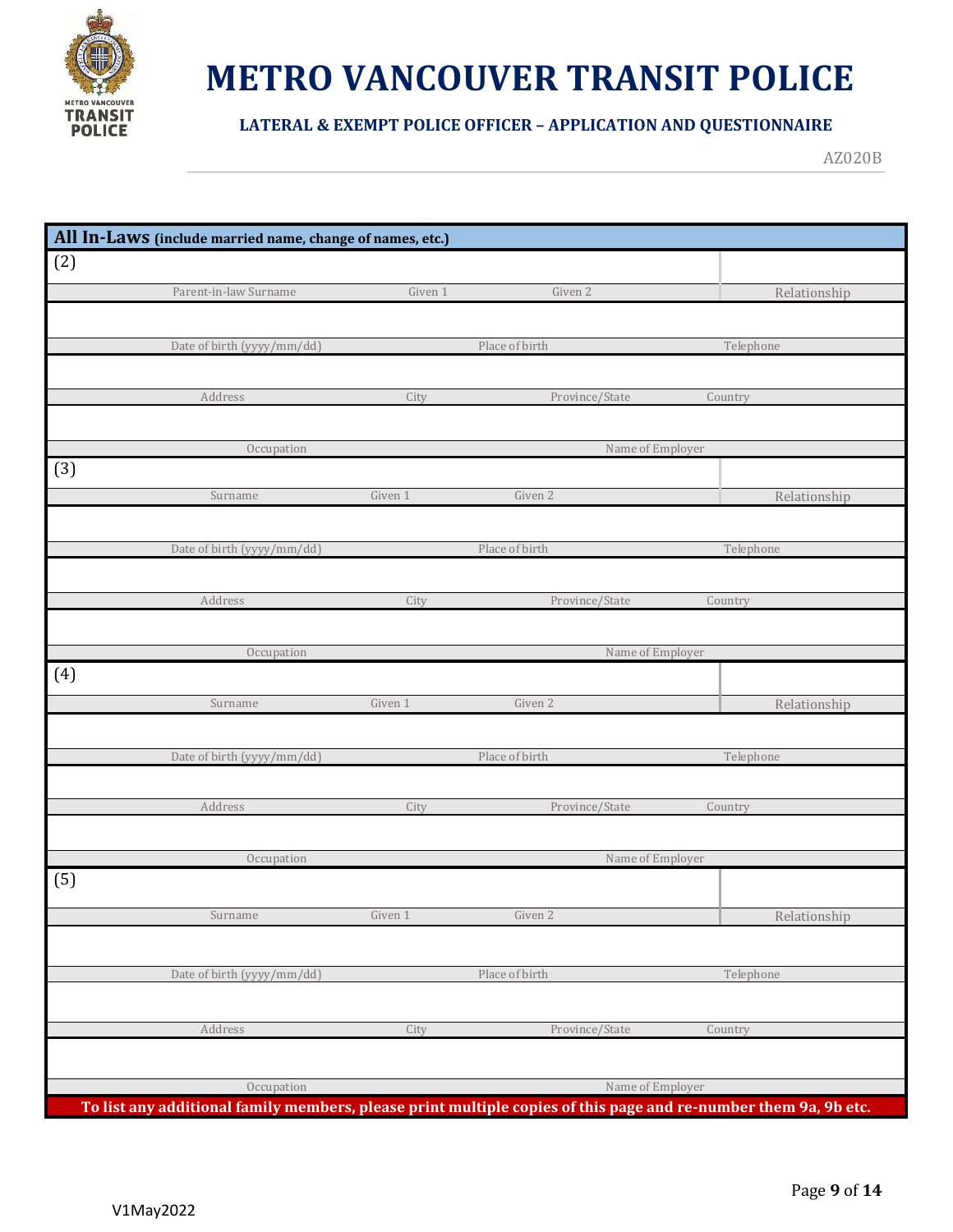

**LATERAL & EXEMPT POLICE OFFICER – APPLICATION AND QUESTIONNAIRE**

|                                                                                                            | <b>Post Secondary Education, Trades or Certifications</b> |                                                        |                                 |                                                             |         |                                          |
|------------------------------------------------------------------------------------------------------------|-----------------------------------------------------------|--------------------------------------------------------|---------------------------------|-------------------------------------------------------------|---------|------------------------------------------|
| (1)                                                                                                        |                                                           |                                                        |                                 |                                                             |         |                                          |
|                                                                                                            | Post-Secondary Institution                                |                                                        |                                 | Dates from/to (yyyy/mm/dd)                                  |         |                                          |
|                                                                                                            |                                                           |                                                        |                                 |                                                             |         |                                          |
| Program of Study                                                                                           |                                                           |                                                        | Certificate/Diploma or Degree   |                                                             |         | Credits                                  |
|                                                                                                            |                                                           |                                                        |                                 |                                                             |         |                                          |
|                                                                                                            | City                                                      |                                                        | Province/State                  |                                                             | Country |                                          |
| (2)                                                                                                        |                                                           |                                                        |                                 |                                                             |         |                                          |
|                                                                                                            | Post-Secondary Institution                                |                                                        |                                 | Dates from/to (yyyy/mm/dd)                                  |         |                                          |
|                                                                                                            |                                                           |                                                        |                                 |                                                             |         |                                          |
| Program of Study                                                                                           |                                                           |                                                        | Certificate/Diploma or Degree   |                                                             |         | Credits                                  |
|                                                                                                            |                                                           |                                                        |                                 |                                                             |         |                                          |
|                                                                                                            | City                                                      |                                                        | Province/State                  |                                                             | Country |                                          |
| Current Employment - Please include a list of all the positions you have held during your policing career. |                                                           |                                                        |                                 |                                                             |         |                                          |
| (1)                                                                                                        |                                                           |                                                        |                                 |                                                             |         |                                          |
| Service / Department                                                                                       |                                                           | <b>Branch</b>                                          |                                 | Title                                                       |         |                                          |
|                                                                                                            |                                                           |                                                        |                                 |                                                             |         |                                          |
| Rank/Regimental #                                                                                          |                                                           | Date of employment - from (yyyy/mm/dd) to (yyyy/mm/dd) |                                 |                                                             |         | Years/Months of Police Experience?       |
|                                                                                                            |                                                           |                                                        |                                 |                                                             |         |                                          |
| Address                                                                                                    |                                                           | City                                                   | Country                         | Commanding Officer's Name & Title                           |         |                                          |
|                                                                                                            |                                                           |                                                        |                                 | Are you still engaged by this Agency?<br>Yes $\Gamma$<br>No |         |                                          |
| Type of discharge                                                                                          |                                                           | Place of discharge                                     |                                 |                                                             |         |                                          |
|                                                                                                            |                                                           |                                                        |                                 |                                                             |         |                                          |
| Additional position held with this Department                                                              |                                                           |                                                        |                                 |                                                             |         | Dates: from (yyyy/mm/dd) to (yyyy/mm/dd) |
|                                                                                                            |                                                           |                                                        |                                 |                                                             |         |                                          |
| Additional position held with this Department                                                              |                                                           |                                                        |                                 |                                                             |         | Dates: from (yyyy/mm/dd) to (yyyy/mm/dd) |
|                                                                                                            |                                                           |                                                        |                                 |                                                             |         |                                          |
| Additional position held with this Department                                                              |                                                           |                                                        |                                 |                                                             |         | Dates: from (yyyy/mm/dd) to (yyyy/mm/dd) |
| For current or past RCMP Members only.                                                                     |                                                           |                                                        |                                 |                                                             |         |                                          |
| Depot Training start date:                                                                                 |                                                           |                                                        | Depot Training graduation date: |                                                             |         |                                          |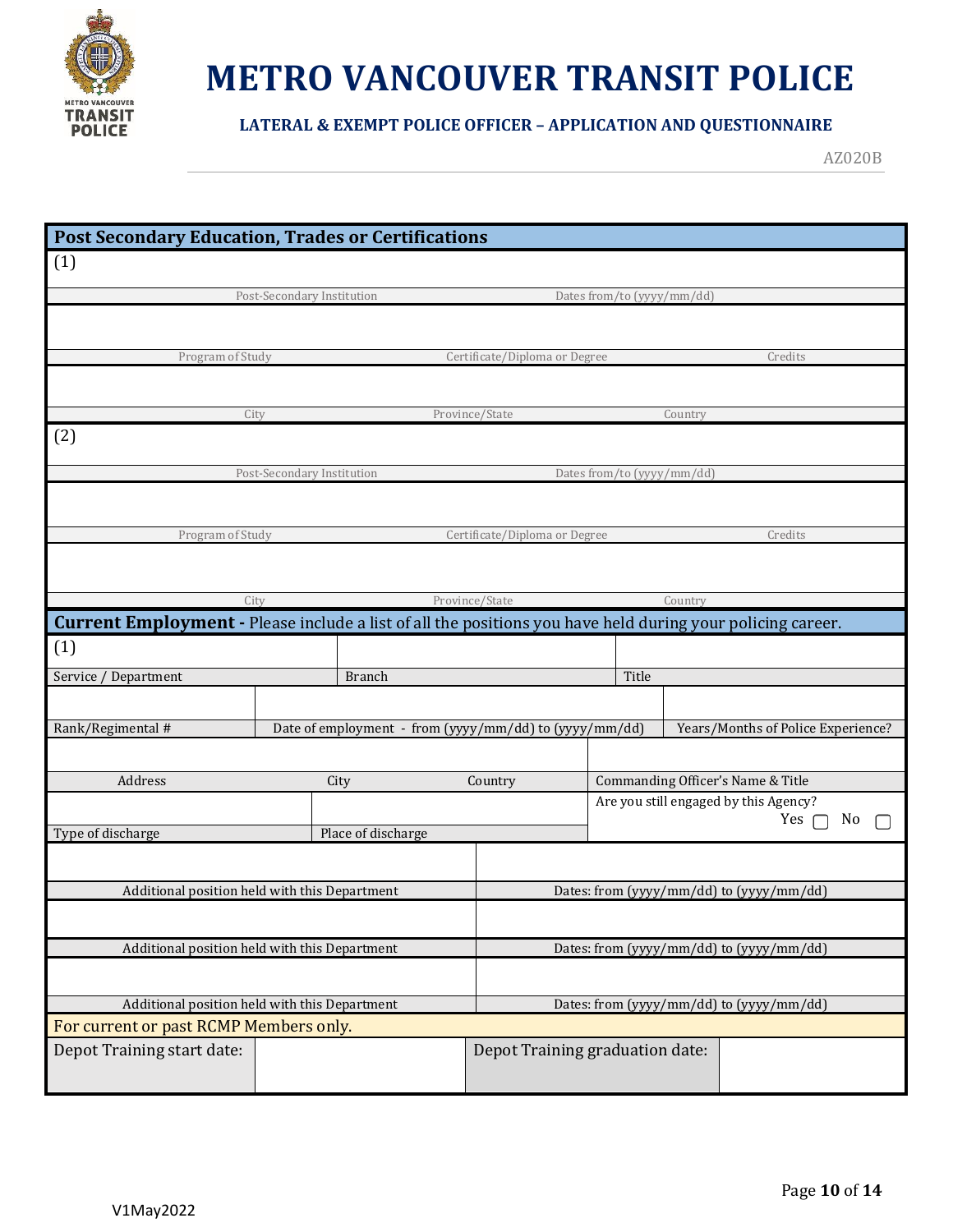

**LATERAL & EXEMPT POLICE OFFICER – APPLICATION AND QUESTIONNAIRE**

|                                   |                     | Previous Employer(s) (only need to complete if you have less then 5 years of policing experience)           |                              |
|-----------------------------------|---------------------|-------------------------------------------------------------------------------------------------------------|------------------------------|
| (1)                               |                     |                                                                                                             |                              |
|                                   | Previous Employer   |                                                                                                             | Your title                   |
|                                   |                     |                                                                                                             |                              |
| Work telephone number             |                     | Date of employment - from (yyyy/mm/dd) to (yyyy/mm/dd)                                                      |                              |
|                                   |                     |                                                                                                             |                              |
| <b>Employer Address</b>           |                     | Supervisor's name and title                                                                                 |                              |
| Brief description of your duties: |                     |                                                                                                             |                              |
|                                   |                     |                                                                                                             |                              |
|                                   |                     |                                                                                                             |                              |
| (2)                               |                     |                                                                                                             |                              |
|                                   | Previous Employer   |                                                                                                             | Your title                   |
|                                   |                     |                                                                                                             |                              |
| Work telephone number             |                     | Date of employment - from (yyyy/mm/dd) to (yyyy/mm/dd)                                                      |                              |
|                                   |                     |                                                                                                             |                              |
| <b>Employer Address</b>           |                     | Supervisor's name and title                                                                                 |                              |
| Brief description of your duties: |                     |                                                                                                             |                              |
|                                   |                     |                                                                                                             |                              |
|                                   |                     |                                                                                                             |                              |
| General                           |                     |                                                                                                             |                              |
|                                   |                     | Have you ever applied for a position with any other Police Department, Law Enforcement Agency (Corrections, |                              |
|                                   |                     | Sheriffs, CBSA etc.) or previously applied to Transit Police? If yes, please list the agencies.             |                              |
|                                   |                     |                                                                                                             |                              |
| Police Agency                     | Year of Application | Position applied for                                                                                        | <b>Status of Application</b> |
|                                   |                     |                                                                                                             |                              |
| Police Agency                     | Year of Application | Position applied for                                                                                        | <b>Status of Application</b> |
|                                   |                     |                                                                                                             |                              |
| Police Agency                     | Year of Application | Position applied for                                                                                        | <b>Status of Application</b> |
|                                   |                     |                                                                                                             |                              |
| Police Agency                     | Year of Application | Position applied for                                                                                        | <b>Status of Application</b> |
|                                   |                     |                                                                                                             |                              |
| Police Agency                     | Year of Application | Position applied for                                                                                        | <b>Status of Application</b> |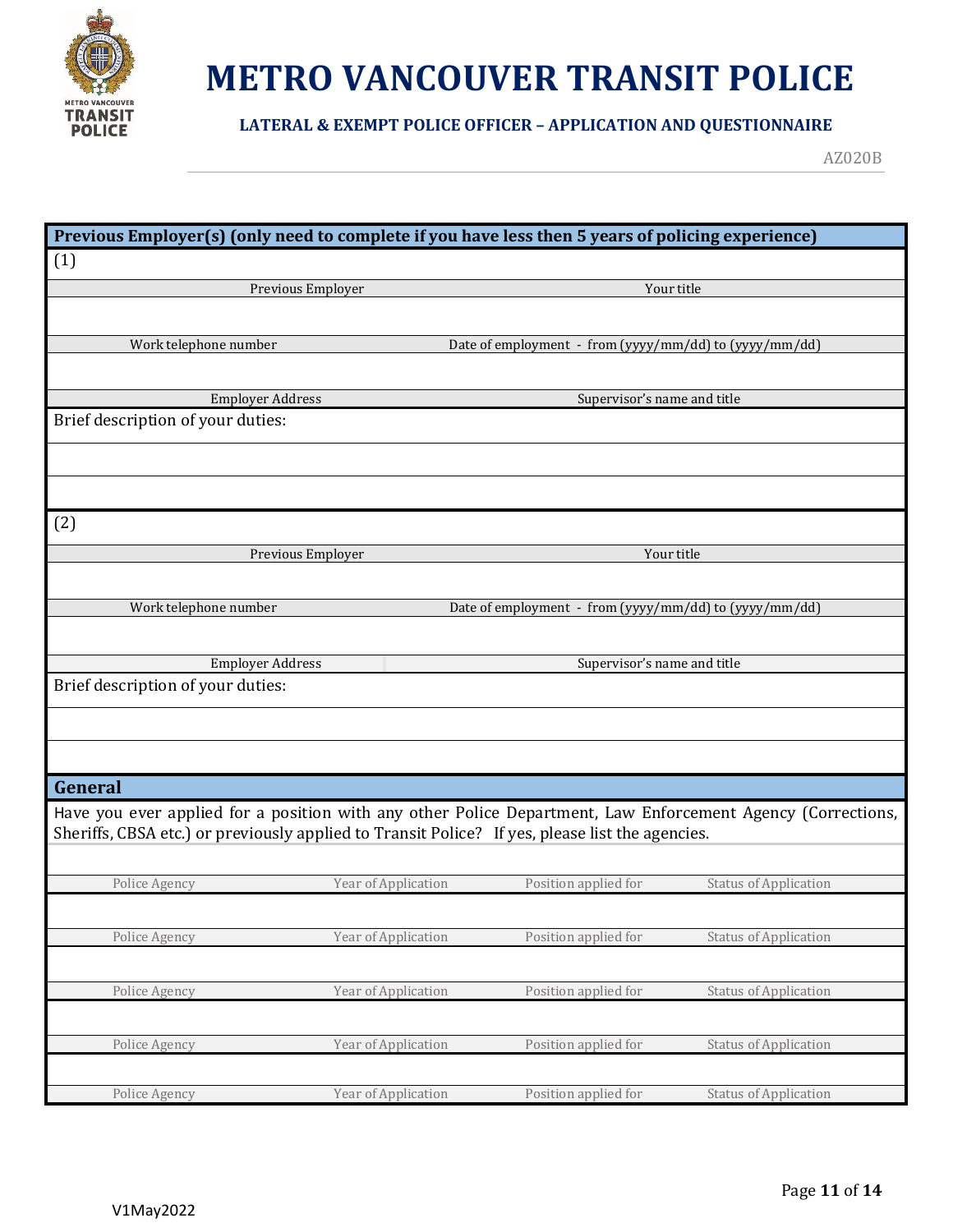

#### **LATERAL & EXEMPT POLICE OFFICER – APPLICATION AND QUESTIONNAIRE**

| If you were encouraged and recommended to apply by a current employee of the Metro Vancouver Transit Police,<br>please provide the name of the Police Officer(s) or Civilian(s):                                                                                                                                                                                                                                                                                                                                                                                                       |  |
|----------------------------------------------------------------------------------------------------------------------------------------------------------------------------------------------------------------------------------------------------------------------------------------------------------------------------------------------------------------------------------------------------------------------------------------------------------------------------------------------------------------------------------------------------------------------------------------|--|
|                                                                                                                                                                                                                                                                                                                                                                                                                                                                                                                                                                                        |  |
|                                                                                                                                                                                                                                                                                                                                                                                                                                                                                                                                                                                        |  |
| Please list all of the people you know who are currently or were previously employed by the Metro Vancouver<br>Transit Police and briefly explain your connection to them.                                                                                                                                                                                                                                                                                                                                                                                                             |  |
|                                                                                                                                                                                                                                                                                                                                                                                                                                                                                                                                                                                        |  |
|                                                                                                                                                                                                                                                                                                                                                                                                                                                                                                                                                                                        |  |
|                                                                                                                                                                                                                                                                                                                                                                                                                                                                                                                                                                                        |  |
|                                                                                                                                                                                                                                                                                                                                                                                                                                                                                                                                                                                        |  |
|                                                                                                                                                                                                                                                                                                                                                                                                                                                                                                                                                                                        |  |
| Should you have any questions or concerns, you are advised to contact the Recruiting Unit. All issues<br>must be disclosed in advance of the polygraph examination or disqualification will be considered.                                                                                                                                                                                                                                                                                                                                                                             |  |
| I hereby certify the answers given by me in this questionnaire are true and complete. I agree<br>and understand that if any answers and material facts are found to be false or omitted, it will<br>cause forfeiture on my part of all rights to employment with the Metro Vancouver Transit Police.<br>I also understand that any information obtained during the selection process may be made<br>available to other police organizations in Canada. I am also aware that as a Metro Vancouver<br>Transit Police Recruit Applicant, I will be required to complete a polygraph test. |  |
|                                                                                                                                                                                                                                                                                                                                                                                                                                                                                                                                                                                        |  |
| Name of Applicant<br>Date (yyyy/mm/dd<br>Signature of Applicant                                                                                                                                                                                                                                                                                                                                                                                                                                                                                                                        |  |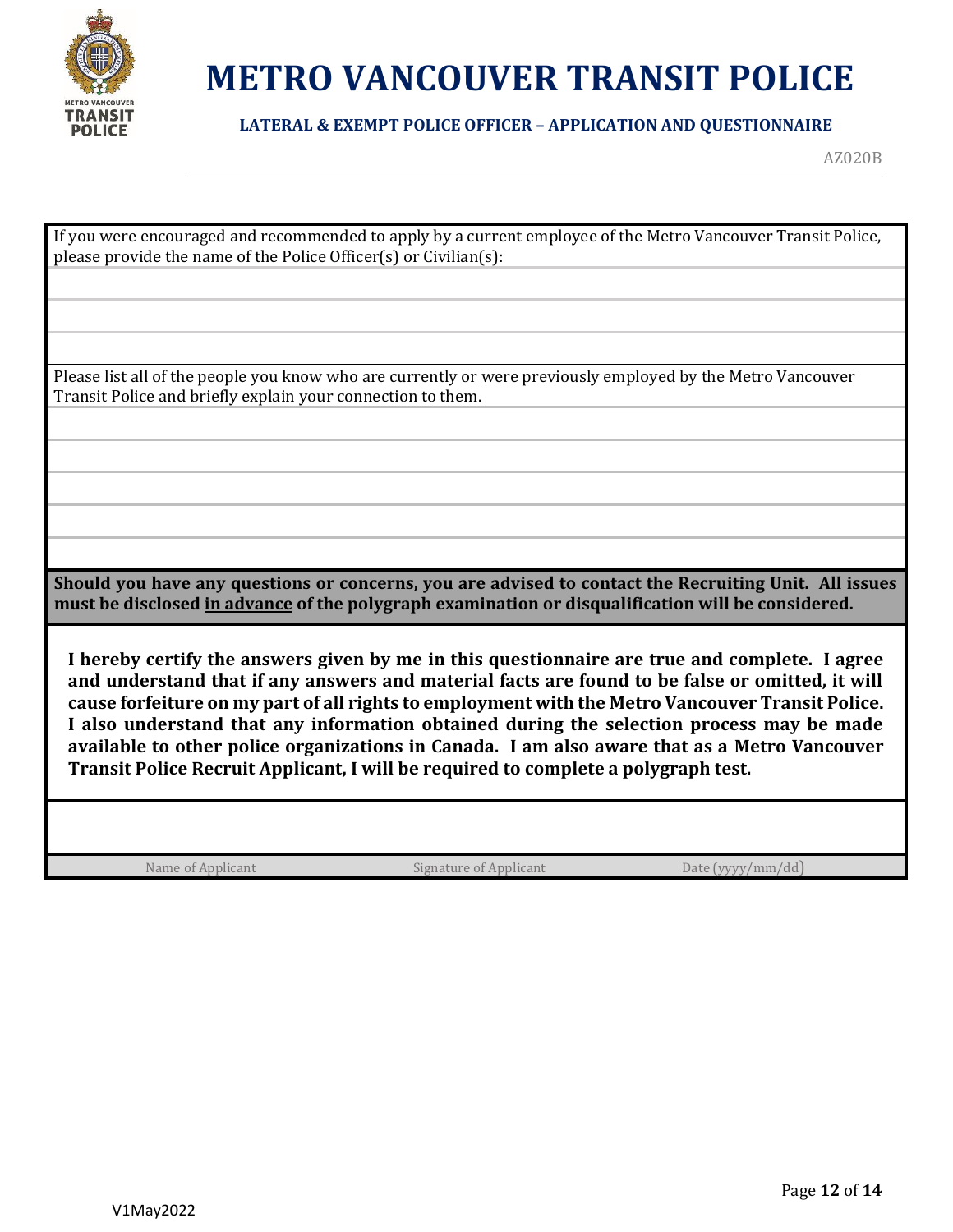

**LATERAL & EXEMPT POLICE OFFICER – APPLICATION AND QUESTIONNAIRE**

AZ020B

### *\*\*Not required if you are submitting a recent (less then 1 years old) Vision Report, PHA or Medical Exam completed with your current agency.\*\**

| TO BE COMPLETED BY APPLICANT                                                      |                                                    |                              |                                                      |                                                           |  |                                                                                        |
|-----------------------------------------------------------------------------------|----------------------------------------------------|------------------------------|------------------------------------------------------|-----------------------------------------------------------|--|----------------------------------------------------------------------------------------|
|                                                                                   |                                                    |                              |                                                      |                                                           |  |                                                                                        |
| <b>Applicant Surname</b>                                                          | <b>Applicant Given Name</b>                        |                              |                                                      |                                                           |  | Applicant Middle Initial                                                               |
|                                                                                   |                                                    |                              |                                                      |                                                           |  |                                                                                        |
| <b>Street Address</b>                                                             |                                                    |                              | City                                                 | Province                                                  |  | Postal Code                                                                            |
|                                                                                   | Have you ever had eye surgery?<br>Yes<br>$No \cap$ |                              |                                                      |                                                           |  |                                                                                        |
| If yes, indicate the date and type of procedure:                                  |                                                    |                              |                                                      |                                                           |  |                                                                                        |
| <b>TRANSIT POLICE VISION STANDARDS FOR EMPLOYMENT</b>                             |                                                    |                              |                                                      |                                                           |  |                                                                                        |
| Uncorrected Vision                                                                |                                                    |                              |                                                      | No less than 20/40 in one eye and 20/100 in the other eye |  |                                                                                        |
| <b>Corrected Vision</b>                                                           |                                                    |                              |                                                      | No less than 20/20 in one eye and 20/30 in the other eye  |  |                                                                                        |
| <b>Color Vision</b>                                                               |                                                    |                              | Should be normal, i.e. pass the Farnsworth D-15 test |                                                           |  |                                                                                        |
| Peripheral Vision                                                                 |                                                    |                              |                                                      |                                                           |  | 150 continuous degrees along the horizontal meridian binocularly, and 30 degrees above |
|                                                                                   |                                                    | and below the fixation point |                                                      |                                                           |  |                                                                                        |
| <b>Binocular Vision</b>                                                           | Normal                                             |                              |                                                      |                                                           |  |                                                                                        |
| TO BE COMPLETED BY THE ATTENDING OPTHAMOLOGIST/OPTOMETRIST                        |                                                    |                              |                                                      |                                                           |  |                                                                                        |
| Date of examination (yyyy/mm/dd):                                                 |                                                    |                              |                                                      |                                                           |  |                                                                                        |
| 1. Visual Acuity                                                                  |                                                    |                              |                                                      | <b>Without Visual Aid</b>                                 |  | With Best Possible Corrections                                                         |
|                                                                                   |                                                    | <b>Right Eye</b>             | 20/                                                  |                                                           |  | 20 <sub>l</sub>                                                                        |
|                                                                                   |                                                    | Left Eye                     | 20/                                                  |                                                           |  | 20 <sub>l</sub>                                                                        |
|                                                                                   |                                                    | <b>Both Eyes</b>             |                                                      | 20/                                                       |  | 20 <sub>l</sub>                                                                        |
| 2. Horizontal Field of Vision                                                     |                                                    |                              | Temp                                                 |                                                           |  | Nasal                                                                                  |
|                                                                                   |                                                    | <b>Right Eye</b><br>Left Eye |                                                      |                                                           |  |                                                                                        |
|                                                                                   |                                                    |                              |                                                      |                                                           |  |                                                                                        |
| <b>Binocular Vision (Depth Perception)</b>                                        |                                                    |                              |                                                      |                                                           |  |                                                                                        |
| Normal:                                                                           |                                                    |                              | Abnormal:                                            |                                                           |  |                                                                                        |
| Comments:                                                                         |                                                    |                              |                                                      |                                                           |  |                                                                                        |
|                                                                                   |                                                    |                              |                                                      |                                                           |  |                                                                                        |
| Color Vision (Determined by Pseudo-Isochromatic Plates or Farnsworth-Munsell)     |                                                    |                              |                                                      |                                                           |  |                                                                                        |
| Normal:                                                                           |                                                    |                              | Abnormal:                                            |                                                           |  |                                                                                        |
| Comments:                                                                         |                                                    |                              |                                                      |                                                           |  |                                                                                        |
| ATTENDING OPHTHALMOLOGIST/OPTOMETRIST                                             |                                                    |                              |                                                      |                                                           |  |                                                                                        |
| Telephone:<br>Name:                                                               |                                                    |                              |                                                      |                                                           |  |                                                                                        |
| Address:                                                                          |                                                    |                              |                                                      |                                                           |  |                                                                                        |
|                                                                                   |                                                    |                              |                                                      |                                                           |  |                                                                                        |
|                                                                                   |                                                    |                              |                                                      |                                                           |  |                                                                                        |
| Signature and stamp of attending Ophthalmologist/Optometrist<br>Date (yyyy/mm/dd) |                                                    |                              |                                                      |                                                           |  |                                                                                        |